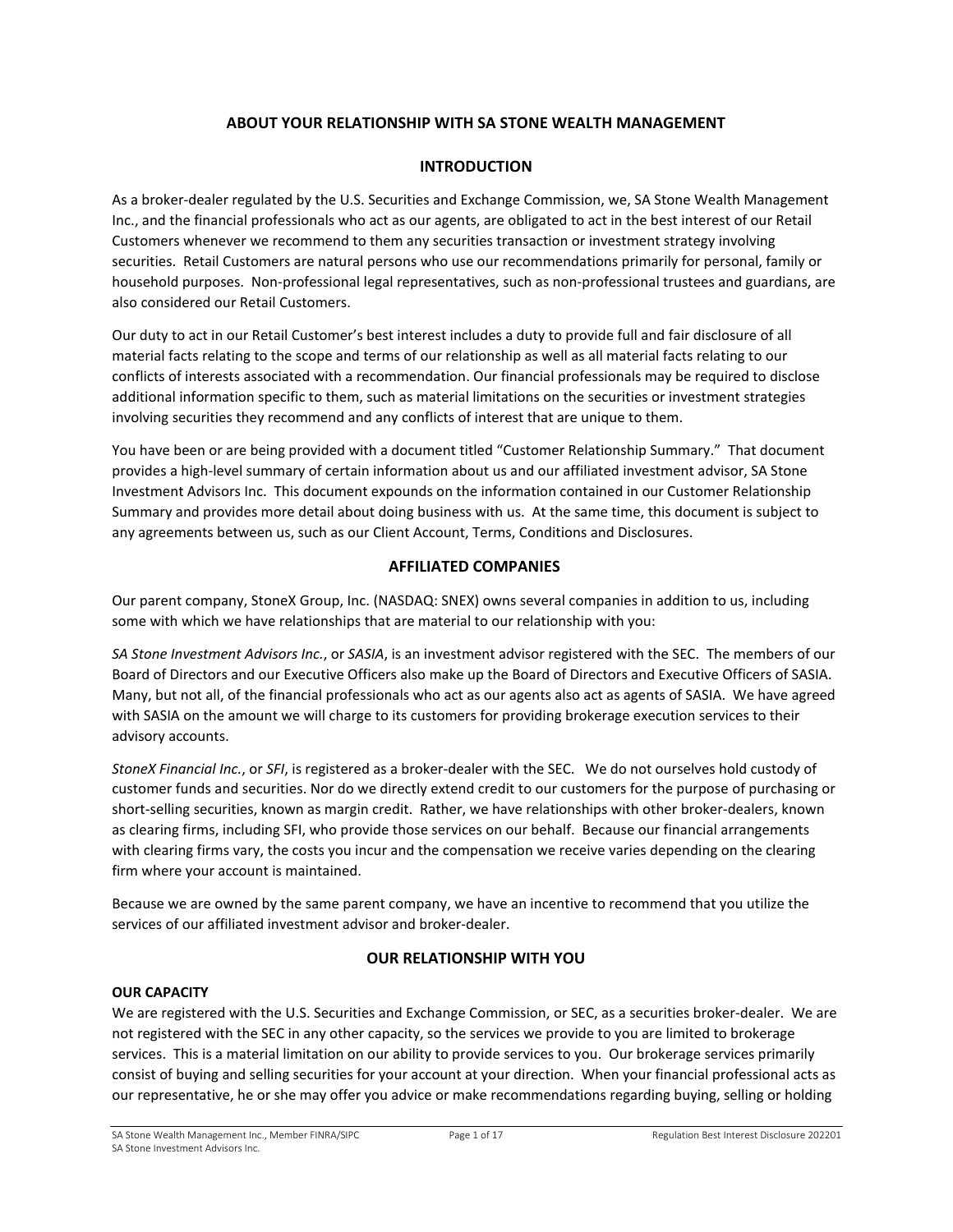specific securities. Your financial professional may also offer you advice as to a specific type of securities account to open, such as rolling your 401k account into an Individual Retirement Account, or IRA.

### **OUR FINANCIAL PROFESSIONALS**

Our financial professionals are predominantly independent contractors, though some are employees. Although we supervise and facilitate their provision of brokerage services, our financial professionals exercise autonomy in their investment approach, philosophy and strategies and, determine what investment products they want to sell. Many of our independent financial professionals maintain their own offices and equipment, typically market their services under a name different than ours, and many engage in outside business activities unrelated to securities. We typically pay our financial professionals most of the compensation we receive for effecting securities transactions for you. In some cases, the percentage is tiered and is increased on revenues generated above specified thresholds. In these cases, the financial professional has an incentive to meet the higher production levels.

Many of our financial professionals are also associated with our affiliated investment advisor, SA Stone Investment Advisors Inc., or SASIA, and are, therefore, capable of providing either investment advisory or brokerage services. Your financial professional should tell you the capacity in which he or she is acting at the time any recommendation is made to you, and you can always ask to be certain. If our financial professionals recommend that you enter into an Investment Advisory Relationship Agreement, a Consulting Agreement or Financial Planning Agreement, then all recommendations they make relating to that agreement are made in their capacity as investment advisory agents. You will receive SASIA's Disclosure Brochure (on SEC Form ADV Part 2A) as well as your financial professional's Disclosure Brochure Supplement (on SEC Form ADV Part 2B) at or prior to the time you establish an advisory relationship with SASIA. The account numbers of any securities account subject to an Investment Advisory Relationship Agreement will be written on the Enrollment Form. We pay our financial representatives a higher percentage of compensation received from investment advisory business than we do for brokerage business. Accordingly, your financial professional has an incentive to recommend investment advisory services to you. In some cases, our financial professionals are associated with an investment advisor that is not affiliated with us. When your financial professional has acted as an investment advisory representative of an unaffiliated investment advisory firm, he or she should provide you with that firm's applicable customer agreement and Disclosure Brochure (on SEC Form ADV Part 2A) and your financial professional's Disclosure Brochure Supplement (on SEC Form ADV Part 2B) at or prior to the time you establish the advisory relationship with the firm. The SEC maintains a website where you can view and download any registered investment advisor's Form ADV Part 2B a[t www.advisorinfo.sec.gov.](http://www.advisorinfo.sec.gov/)

Investment advisors and their representatives are typically paid a percentage of the assets they manage for you, regardless of whether there is any transactional activity in your account and regardless of whether your assets increase or decrease in value. The continual income stream available from investment advisory services is an incentive for your financial professional to recommend investment advisory services to you.

Financial professionals who are not also associated with an investment advisor are materially limited in their ability to provide services to you.

We may from time to time make a loan to a new or existing financial professional for recruitment or retention purposes, or to assist a financial professional grow his or her practice, or other reasons. We do not verify use of funds. Loans may be repayable or forgivable and may be at favorable interest rates compared to other lenders. Forgivable loans are often forgiven at a rate based on a percentage of the financial professional's production or (a percentage of production above a specified level). Amounts not forgiven prior to the maturity date become due and payable on the maturity date and bear interest retroactively to the issuance date. This creates an incentive for the financial professional to assure that his or her production levels are high enough such that the loan is forgiven entirely as of the maturity date. When we provide a financial professional with a loan in a recruiting context, the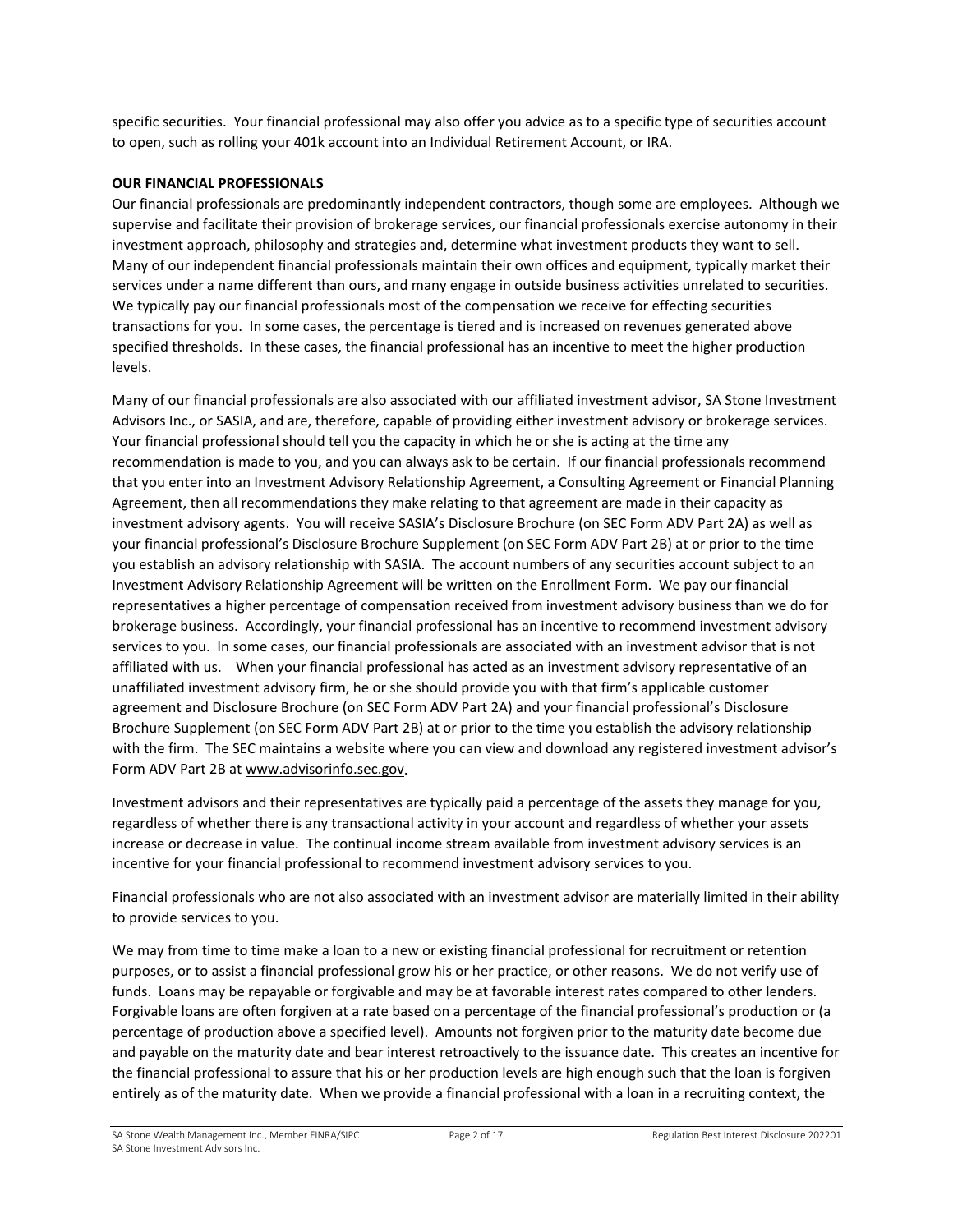financial professional has an incentive to recommend that a customer open and maintain an account with us and to recommend switching from investment products or services not available through us to those that are. We have a financial interest in the ability of our financial professionals to satisfy their obligations under the loans extended to them. This creates a conflict of interest that may adversely affect our ability to objectively supervise these financial professionals.

We charge our financial professionals various fees under our independent contractor agreements for items such as trade execution, insurance, outside business activity supervision, technology and licensing. Financial professionals have an incentive to minimize these fees or increase charges to you to offset higher fees we charge to them.

Our financial professionals are permitted to engage in outside business activities not related to the securities industry through entities not affiliated with us, such as real estate, insurance, tax preparation, accountancy or legal services. In these instances, the financial professional is subject to the policies, procedures and compensation structure of the entity providing the service and would have conflicts of interest different from those discussed in this document. Information about your financial professional's outside business activities is available on FINRA's website at [https://brokercheck.finra.org.](https://brokercheck.finra.org/) You may wish to discuss with him or her any questions you have about the compensation he or she receives and conflicts of interest he or she faces in the provision of those outside business activities.

# **OUR PRIMARY SERVICES**

**Effecting Securities Transactions.** As a broker-dealer, our primary service is to buy or sell securities for you at your direction. Often, this is done through a brokerage account opened in your name. When you buy or sell a security that trades on an exchange or other secondary market, like a stock, option, or exchange traded fund, we most often act as your agent to effect the securities transaction and charge you a commission. When you buy or sell a fixed income security, like corporate bonds and notes, U.S. Treasury Securities or municipal bonds and notes, we most often act in a riskless-principal capacity, meaning we buy the security into our inventory from the seller and then sell it at a higher price.

We often act as a dealer in new issues of closed-end funds, unit investment trusts and structured notes and/or certificates of deposit. When we do, we buy the security from the underwriter at a discount from the public offering price and then resell it at the public offering price. We generally do not buy the security from the issuer without having pre-arranged to resell the security to a customer.

We do not act as an underwriter and our relationships with the investment banks that do are limited. Accordingly, we are not likely to be able to directly participate in the distribution of highly-anticipated initial public offerings. Rather, we would buy or sell such securities in the secondary market at prevailing prices, which might be substantially more than the public offering price.

In some cases, your securities will not be held in your brokerage account but, rather, will be held directly on the books and records of the issuer or its transfer agent. This type arrangement is frequently done when you invest in Variable Annuities, Real Estate Investment Trusts which are not traded in an established market (also called nontraded REITs and mutual funds (although mutual funds are also frequently purchased and redeemed through a brokerage account). When you purchase these investment products, whether directly or in your brokerage account, we generally receive an up-front commission. We and your financial professional have an incentive to recommend the products that pay us the most. We also frequently receive "trailing commissions" for as long as you maintain your investment in the product. We are not ordinarily compensated when you redeem your investment; however, you may incur costs if you redeem your investments before satisfying any required holding period. The compensation and expense structures vary widely for these products. Detailed information can be found in the prospectus for the investment product. Your financial professional can provide with a copy. Prospectuses are frequently available on the investment product sponsor's website, and can be found on the SEC's EDGAR database a[t www.sec.gov/edgar](http://www.sec.gov/edgar) and can be downloaded for free.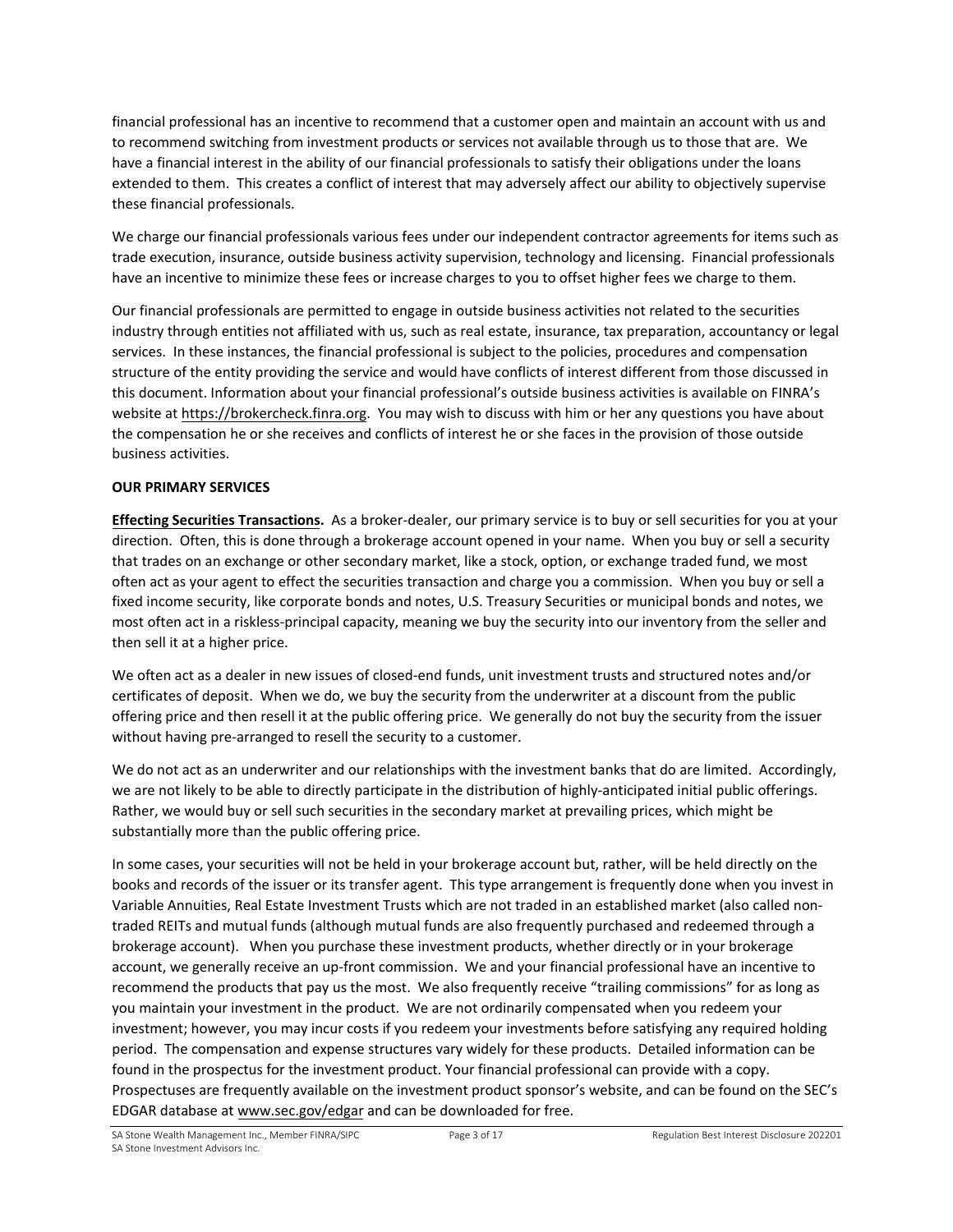With limited exception, when we effect a securities transaction for you, we are required to deliver a trade confirmation to you on or before the settlement date of the transaction. As the name implies, a trade confirmation confirms the materials aspects of the trade, including the date and time of the transaction and the capacity in which we acted. If we act in an agency capacity, the amount of the commission will be disclosed. If we act as principal on a bond transaction, our markup will be disclosed both as a percentage of the prevailing market price as well as in absolute dollars. If you are purchasing a security in connection with a public offering (including the purchase of mutual fund shares), the sales charge may not be reflected on the trade confirmation because it is reflected in the offering documents.

We do not maintain our own equity trading desk. Rather, we rely on the clearing firm that carries your account to route orders to market centers (exchanges, alternative trading systems, market makers, and other dealers) to effect your transaction. These market centers may provide economic incentives to encourage broker-dealers to route orders to them. This is known as payment for order flow. As discussed above, one of our clearing firms is an affiliated company. When you open a brokerage account with us carried by an affiliated clearing firm, our affiliate may receive payment for order flow. Trade confirmations will reflect whether payment for order flow was received. Our affiliated clearing firm also acts as a market maker for several equity securities. Generally, our affiliated clearing firm will not execute an order for your account in its capacity as market maker unless it has attempted to effect the transaction in other available market centers and has been unable to timely effect the trade. Trade confirmations will reflect when the clearing firm acted as a market maker.

**Recommendations/Investment Approach.** In our capacity as a broker-dealer, neither we nor our financial professionals are obligated to provide you with any advice regarding securities or investment strategies. If we do, we are obligated to act in your best interest.

Your financial professional may recommend that you buy or sell a specific security, or that you engage in an investment strategy. Any such advice is solely incidental to the provision of brokerage services to you. Neither we, nor your financial professional, receives compensation specifically for providing you with recommendations. Rather, we and your financial professional receive compensation when you buy or sale securities through us. Accordingly, we have an incentive to encourage you to engage in trading, and, with we have an incentive to recommend that you purchase those investment products for which we receive the most compensation.

Prior to making a recommendation, your financial professional will seek to gain an understanding of your financial situation (income source and amount, other investment accounts, etc.) and prior investment experience. He/she will also seek to understand your investment objectives, tolerance for risk, and time horizon for your investment account(s) with us. By gathering this information, your financial professional can gain an understanding of the types of investment products that are appropriate for your investment account with us. We provide a variety of resources to your financial professional to assist him or her develop investment recommendations. These include research from independent third-parties, internal economic and financial commentary, training on investment products, and tools to assist in evaluating the costs, risks, rewards and other characteristics of investment options.

If a recommendation is made, we have no obligation to provide any further recommendation to you. We do not offer monitoring services whereby we monitor your account, specific securities, or the performance of any previously recommended investment strategy.

# **BROKERAGE ACCOUNTS: FUNCTIONS, FEES AND CHARGES**

**Account Application.** When you open a brokerage account with us, you will be asked to complete an account application. This application requests information about you upon which your financial professional may base recommendations with respect to your account. Some information, such as your name, date of birth, social security number, and physical address is required to open an account. You are not required to provide all requested information, but your financial professional cannot make recommendations to you unless you provide sufficient information about your other investments, financial situation and needs, tax status, investment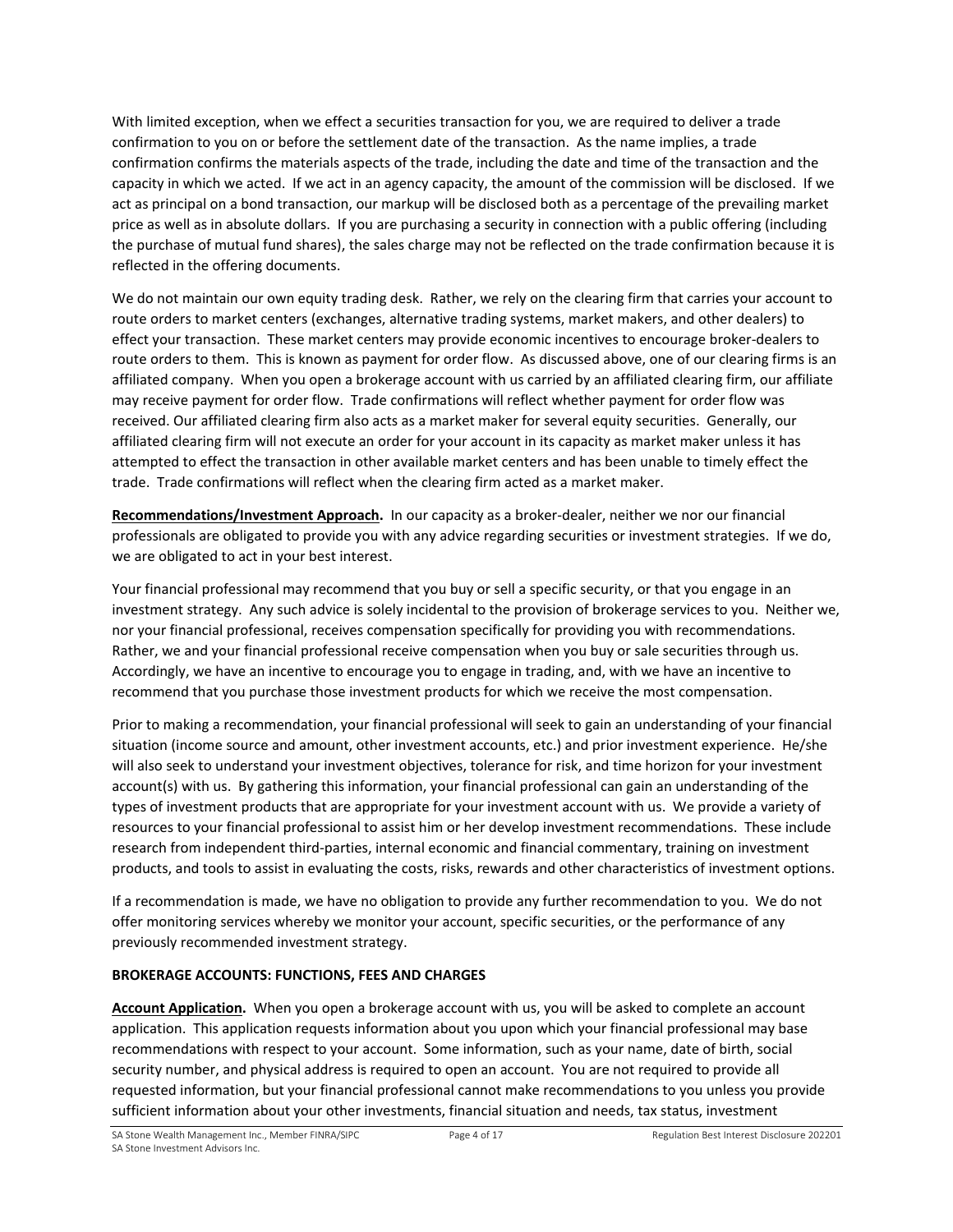objectives, investment experience, investment time horizon, liquidity needs, and risk tolerance such that your financial professional has a reasonable basis upon which to base recommendations to you.

**Terms, Conditions and Disclosures.** During the account opening process, you will be provided with our Introduced Customer Account Terms, Conditions and Disclosures. This document contains the terms and conditions governing your brokerage account and other important information, including: material risks associated with trading on margin; our credit terms and policies; provides important information about that govern our account agreement, disclosures regarding the handling and protection of cash awaiting investment in your account; the functions our clearing firm performs on our behalf; order flow and routing information; material risks associated with trading outside of regular trading hours; our Privacy Policy; information about the amount and types of compensation we may receive when providing services to an account subject to the Employee Retirement Act of 1976; information about how to file a complaint with the Municipal Securities Rulemaking Board; and information about our clearing firm's authorization to act as a custodian for retirement accounts.

**Schedule of Fees.** You will also receive a copy of our Schedule of Fees, which sets out fees associated with the maintenance, administration and termination of your account including, but not limited to, wire transfer and ACH fees, returned check fees, stop payment fees, account maintenance fees, paper delivery fees, inactive account fees, and termination fees.

**Electronic Access.** As part of the account application process, you can elect to receive electronic access to view your brokerage account and receive copies of important documents such as account statements and trade confirmations electronically. In order to receive electronic access, you will be required to agree to an end user license agreement.

**Check Writing, Debit and Credit Cards.** Through an arrangement with another financial institution, we offer check writing and debit card access to funds in your brokerage account. You may also apply for a credit card that will automatically deduct either your minimum or full balance due, as selected by you, from your brokerage account. Check writing on retirement accounts is limited to persons who are not subject to penalty for early withdrawals. Checks are available without charge. Debit cards are subject to limitations: Maximum Single Cash Withdrawal at an ATM - \$1,000; Maximum Daily ATM Cash Withdrawals: \$1,000; Maximum Single Purchase: \$10,000; Maximum Outstanding Purchases: \$22,500. ATM withdrawals are subject to charges of participating providers. Credit card limits are set by the issuing financial institution. Cards may not be available to non-U.S. residents or citizens.

**Margin.** If your account is approved for margin, we will allow you to borrow funds using the securities in your account as collateral. When you buy securities on margin, you deposit a portion of the purchase price, and we extend you credit for the remainder. This results in a debit balance in your account, which will be reflected on your account statement. We charge interest on your debit balance. Accordingly, we have an incentive to recommend that you borrow on margin. Trading on margin is very risky. Material risks of utilizing margin are included on the Margin Disclosure Statement included in the Introduced Customer Account Terms, Conditions & Disclosures document. Information about margin interest rates is included in the Credit Terms & Policies included in the Introduced Customer Account Terms, Conditions & Disclosures document and in our Schedule of Fees.

**Securities-backed Lending.** We are also able to facilitate securities-backed lending for our customers. Securities backed-lending refers to pledging your brokerage account as collateral for a loan from a financial institution. The loan cannot be used for the purpose of buying securities. By using your brokerage account as collateral, you are able to receive an interest rate that is lower than may otherwise be available for an unsecured loan. We have arrangements with our clearing firms, including our affiliate, whereby they may determine to provide a securitiesbacked loan to you. We also have arrangements with third-party lenders who may provide a securities-backed loan. If you obtain a securities-backed loan from these sources, we will receive a portion of the interest payments you make. Accordingly, we have a conflict of interest in referring you to these sources. It is not necessary that you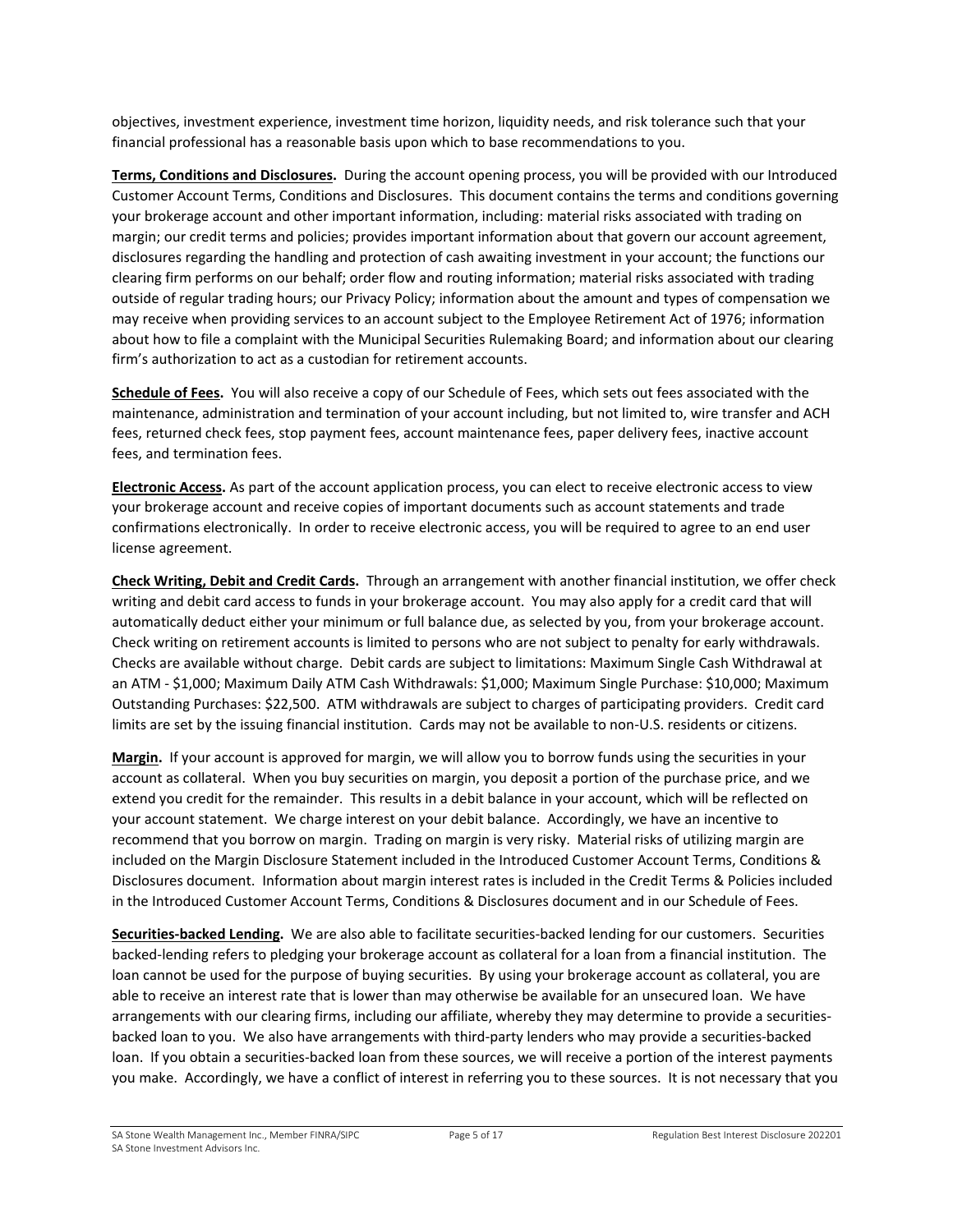utilize a lender with which we have a revenue sharing arrangement. There are fees associated with pledging your brokerage account as collateral. These fees are set out on our Schedule of Fees.

**Fully-paid Securities Lending.** Our clearing firms make money by lending securities to other financial institutions that need them, often for the purpose of settling a short sale. Some securities are in such demand that they are known as "hard-to-borrow." One way to increase the return on your account is to loan securities you own, particularly hard-to-borrow securities, to our clearing firms for their use. This is known as "fully-paid securities lending." If you do, you will be paid a portion of the revenue received for the use of your shares. We will also receive a portion of that revenue. Accordingly, we have an incentive to encourage you to participate in the fullypaid securities lending programs. There are risks associated with fully-paid securities lending. They are set out in disclosure documents and the fully-paid securities lending agreement you will receive prior to your participation in the program.

**Cash Sweep.** The Introduced Customer Account Terms, Conditions and Disclosures contains the general terms and conditions of a program for sweeping cash awaiting in investment in your account into FDIC Insured Bank Deposits or certain Money Market Mutual Funds ("Sweep Program"). By participating in the Sweep Program, you will earn a return on the available cash in your account. The banks and funds available in the Sweep Program are limited by our clearing firms' arrangements. Limiting factors include the level of revenue sharing available from the bank or fund as well as other matters of contractual negotiation. We and our clearing firms receive revenue derived from your participation in the Sweep Program. Accordingly, we have an incentive to recommend you participate in the Sweep Program, and we have an incentive to limit your sweep options to those that pay us the highest rate. You do not have to participate in the Sweep Program, but by signing our account terms and conditions you agree to do so and direct that your available cash balances are swept into FDIC-insured bank accounts. You can select another available option in the Sweep Program by informing us in writing that you desire to utilize the alternative option. You may also notify us in writing that you elect not to participate in the Sweep Program; however, you will not earn a return on cash held in your account outside of the Sweep Program. The Sweep Program is designed to provide a relatively safe way for you to receive earnings on cash prior to withdrawing it or reinvesting it. It is not intended to be a long-term investment. If you intend to maintain a significant amount of cash or cash-like investments in your account for any significant period of time, you should compare the rates of return available on options in the Sweep Program with those available from money market mutual funds outside of the Sweep Program. These investments generally provide a higher return and are highly liquid.

**Wire & ACH Transfers.** We can generally facilitate wire and ACH transfers from your brokerage account to an account in your name at another financial institution. Requests for transfers to third parties are subject to review on a case-by-case basis. We reserve the right to refuse to process any wire or ACH transfer request.

**Multiple Clearing Firms.** We do not maintain custody of customer funds or securities; rather, our accounts are maintained at other broker-dealers who do. These firms are known as "clearing" firms. Our Introduced Customer Account Terms, Conditions & Disclosures contains a discussion of the functions of clearing firms and how we and they share the responsibilities associated with maintaining and servicing your account. We maintain customer accounts at multiple clearing firms. One of those firms, StoneX Financial Inc., is owned by our parent company StoneX, Inc. (NASDAQ: SNEX). Your financial representative may make a recommendation as to which clearing firm you should chose for your account and faces certain conflicts of interest in making that recommendation. First, our default commission schedule is not uniform across our clearing firms. Your financial advisor has an incentive to recommend the clearing firm where the commission schedule will permit him or her to charge you the highest levels of trading charges. Second, as discussed above under the heading "Our Financial Professionals," we charge our financial professionals certain fees. Those fees are not uniform across our clearing firms. Your financial professional has an incentive to recommend to you the clearing firm where he or she expects to minimize charges assessed by us or to charge you more in order to offset increased charges. Third, it is administratively easier for a financial professional to have all client accounts carried at a single clearing firm.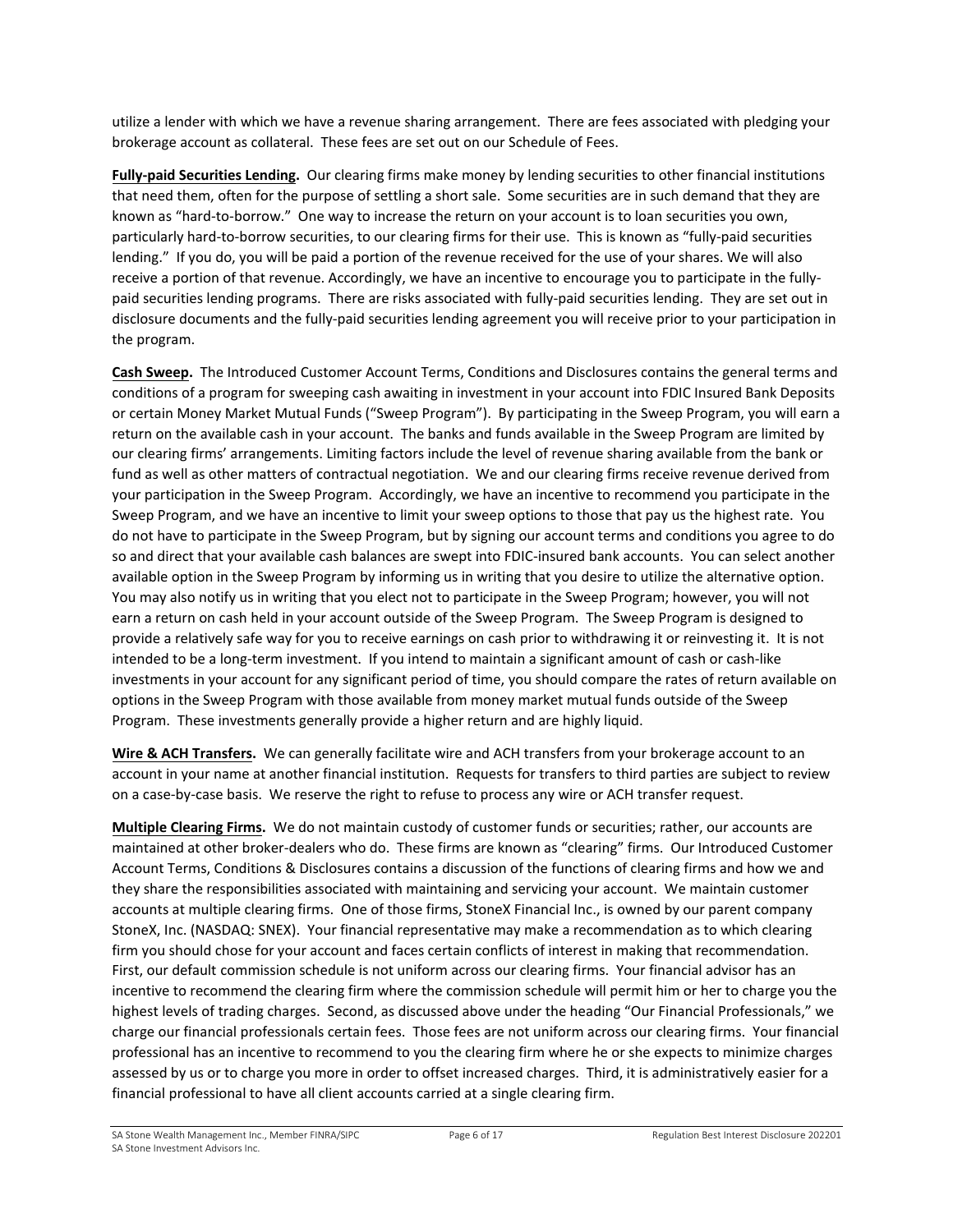Accordingly, your financial professional has an incentive to recommend that your account be carried at the clearing firm where his or her other client accounts are carried. Fourth, the trading, account management, and other systems offered by clearing firms vary. Your financial professional may prefer the systems offered by one clearing firm over those of another and has an incentive to recommend that you open your account at that clearing firm. You should discuss with your financial advisor the pros and cons of carrying your account at each clearing firm, including whether he or she expects there would be a significant cost savings to you if your account were carried at a different clearing firm. You should also review and compare the Schedule of Fees for accounts carried at each clearing firm. A portion of these fees is shared with the clearing firm.

### **ARRANGEMENTS WITH BANKS AND CREDIT UNIONS**

Some of our financial professionals offer brokerage services on the premises of an unaffiliated financial institution, such as bank or credit union. We typically share compensation produced by the representative with the financial institution. In some cases, our financial professional is an employee of the unaffiliated financial institution and receives a salary from the bank and may receive a bonus based on criteria set by the unaffiliated financial institution, which may include overall production levels. Where the financial professional is not an employee of the unaffiliated financial institution, we will share a percentage of the compensation generated by the financial professional as we do with our other financial professionals, though the percentage is reduced due to sharing with the financial institution. In these relationships, the financial institutions may restrict the types of investment products and services our financial professionals can offer.

### **RISKS ASSOCIATED WITH INVESTMENT PRODUCTS**

All investments carry some degree of risk. In the context of investing, risk refers uncertainty and/or potential financial loss inherent in an investment decision. Even conservative, insured investments, such as U.S. Treasury Securities, are subject to risk. Should you decide to invest, you (not we) bear the risks associated with the investments you make. The following is a general discussion of material risks associated with investing:

**Market Risk.** This is the risk of investments declining in value because of economic or other events that affect the entire market. For example, political, economic, and social events or conditions may trigger declines in the value of investments.

**Business Risk.** These are the factors faced by a company that threaten the company's ability to meet its targets or achieve its financial goals. These factors could cause a company's earnings and profits to be lower than expected or lead to the company's failure. These factors could come from within the company, or they may be external. Companies typically discuss material business risks they face in their registration statements, and quarterly and annual reports filed with the SEC.

**Event Risk.** Specific events effecting a company may have a material effect on the value of its securities. For example, mergers, restructurings, investigations, the death of key personnel, product recalls, and many other events may materially affect the value of investments.

**Interest Rate Risk.** This is the risk that the value of an investment will decline due to a change in interest rates. For example, when interest rates go up, the lower interest rates paid by existing bonds become less attractive, causing their market values to decline.

**Liquidity Risk.** This is the risk that you will not be able to sell your investment at a fair price, if at all, when you want to. Generally, investments trading in active markets (like the New York Stock Exchange) are subject to less liquidity risk than investments for which there is no active trading market (like non-Traded REITs). Some bonds, like U.S. Treasury Securities, are quite easy to sell because there are many people interested in buying and selling them. Other bonds trade much less frequently or may even turn out to have no buying interest at all.

**Reinvestment Risk.** This is the risk that you will be unable to reinvest future proceeds from an investment (either principal or interest) at a rate of return that is at least equal to the rate of return on your present investment. For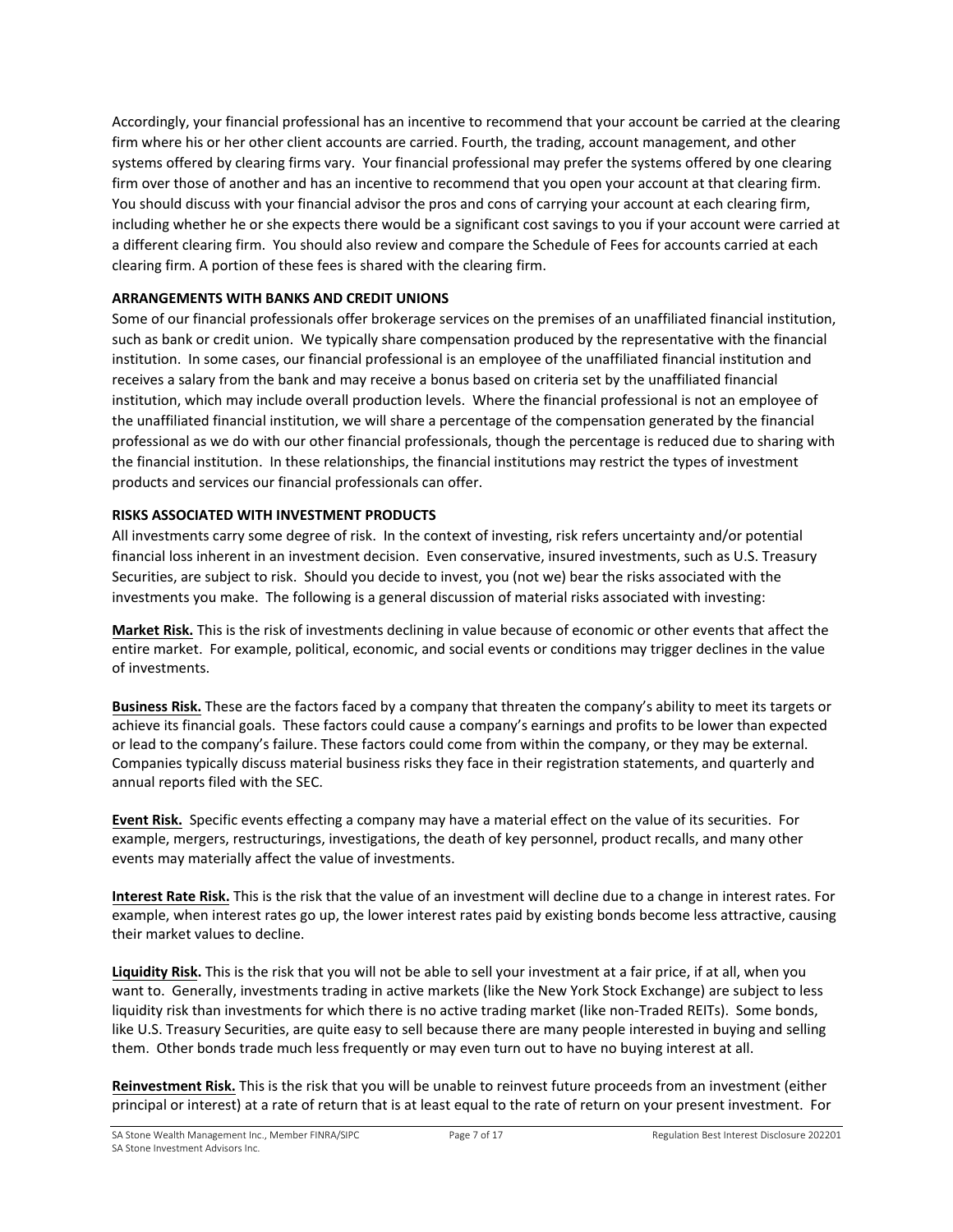example, suppose you bought a bond paying a 5% interest rate. You run the risk that interest rates may decrease and you can only invest interest and/or principal payments in lower yielding investments.

**Call Risk.** Some fixed income securities provide the issuer with the right to retire the instrument prior to maturity, usually following the occurrence of a predetermined event and at a predetermined formula for determining the price. This is known as a "call" feature. This is may leave the investor unable to find a similar bond with as attractive a yield. Essentially, the investor faces Reinvestment Risk as a result of the issuer's exercise of the call feature.

**Refunding Risk and Sinking Fund Provisions.** A sinking fund provision, which often is a feature included in bonds issued by industrial and utility companies, requires a bond issuer to retire a certain number of bonds periodically. Purchasers of bonds with sinking funds face Reinvestment Risk resulting from the retirement of the bond due to the sinking fund provisions.

**Credit and Default Risk.** This is the risk that the issuer of a debt instrument, like a bond, will run into financial difficulties and be unable to make an interest payment or to repay the principal at maturity. Credit rating agencies provide ratings for many debt instruments, and these credit ratings can help you evaluate credit risk. Typically, a bond issuer applies to have the bond rated at the time it is issued. Thereafter, credit rating agencies may revise credit ratings from time to time and may suspend or withdraw a rating. Generally, lower credit ratings indicate higher risk and higher credit ratings indicate lower risk. Although ratings can aid in evaluating an issuer's creditworthiness, they are not recommendations to buy, sell or hold. There are three primary credit rating agencies: S&P, Moody's and Fitch. Bond issuers must request a rating from a credit rating agency. Most bond issuers do not seek ratings from all credit rating agencies. Some bond issuers do not seek to obtain a rating at all. The absence of a rating may indicate the issuer did not request a rating, insufficient data exists upon with to provide a rating, or that a rating request was denied. We subscribe to receive ratings only from S&P. Our inability to provide ratings from the other credit rating agencies is a material limitation on our ability to provide you with information about bonds that only receive ratings from those other credit reporting agencies.

**Duration Risk.** Duration is the name economists give to the risk associated with the sensitivity of a bond's price to a one percent change in interest rates. The higher the duration number, the more sensitive you bond investment will be to changes in interest rate.

**Valuation Risk***.* This is the risk that an asset is improperly valued in relation to what would be received upon its sale or redemption at maturity. This risk is typically higher with illiquid securities.

**Inflation Risk.** Inflation is a general upward movement of prices. Inflation risk is the risk of loss in your purchasing power because of inflation. When inflation is present, a currency will buy more today than it will later because purchasing power is eroding at the rate of inflation. Inflation risk is particularly relevant if you own cash or cashlike investments or debt instruments like bonds.

**Currency Risk.** Foreign investments are subject to fluctuation in the value of the U.S. dollar against the currency of the investment's originating country. This may also be referred to as exchange rate risk.

**Tax Risk.** This is the risk that tax laws may change and impact the underlying investment premise or profitability of an investment.

**Concentration Risk***.*Is the risk you will lose money because you invest in only one investment or type of investment. For example, if you invest only in businesses in the financial services industry, like banks, then all your investments will decline in value when an event adversely impacts the financial services industry. Investing all your money in a single company or in a single market segment is very risky. You can mitigate concentration risk by investing in different companies, market sectors, and different types of investments. This is known as diversifying your investments. Diversification may also mitigate the effects of other risks on your investment portfolio as a whole.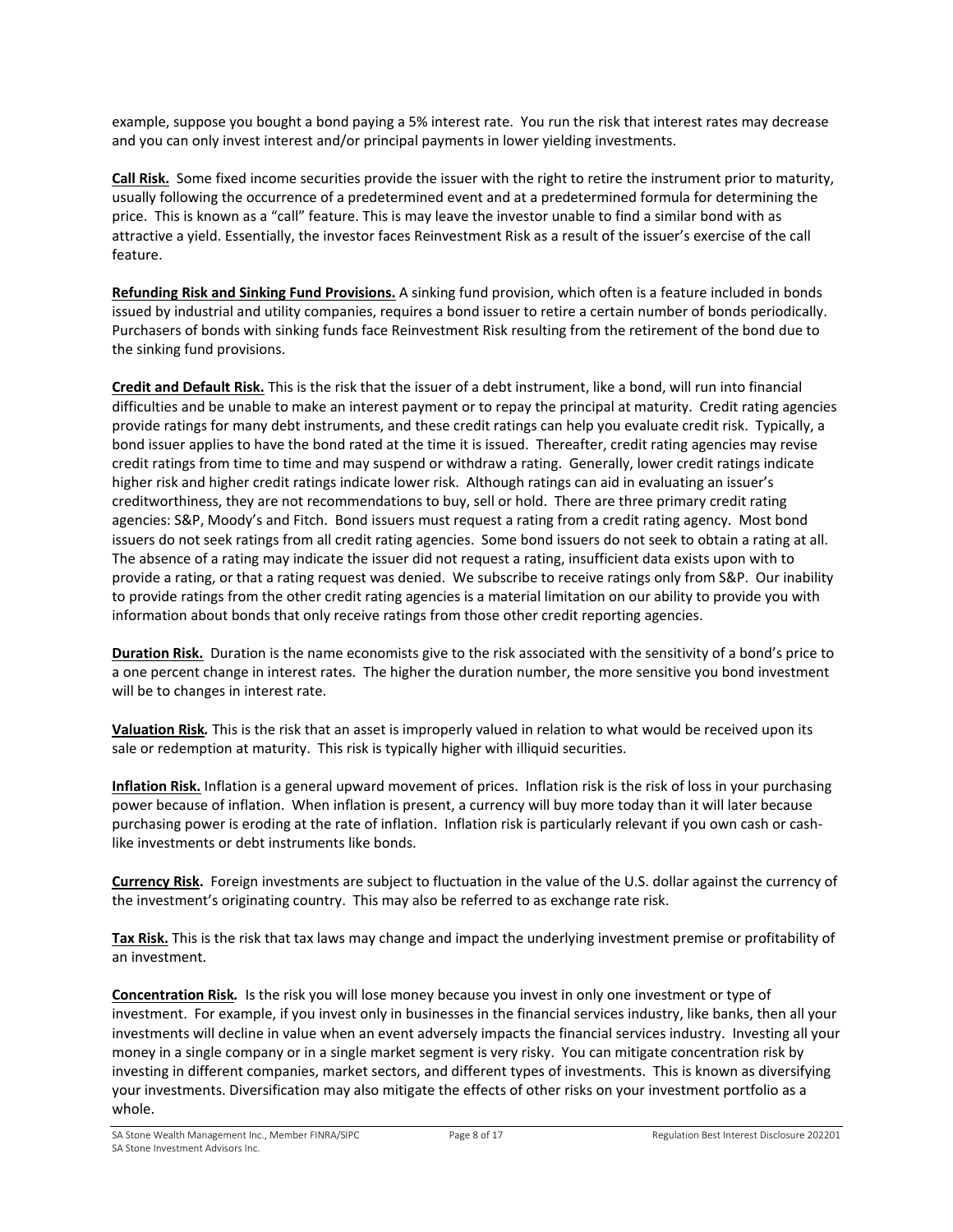**Correlation Risk.** Correlation is a statistical measure of how two or more investments move in relation to each other. Correlation can change from time to time due to many factors. For example, during some periods of time, stock prices and bond prices have tended to move in the same direction (this is known as positive correlation). During other periods of time, their prices have moved in opposite directions (negative correlation). **Correlation risk** is the risk of financial loss due to a difference between the expected correlation and the correlation actually realized. If you expected a negative correlation between stock and bond prices during the term of your investments, such that losses in stock prices were offset (at least somewhat) by gains in bond prices but, instead, stock and bond prices were positively correlated, your investment portfolio would lose more value than expected.

### **INVESTMENT PRODUCTS**

We offer our customers the ability to invest in a wide range of investment products. Below is information about the types of investments we believe are most frequently recommended by our financial professionals and the material risks associated with them.

### **EXCHANGE-TRADED EQUITY SECURITIES**

Equity securities traded on a securities exchange are subject to Market Risk, Business Risk, Event Risk and Inflation Risk. The issuers of exchange traded securities discuss the particular risks of investing in their securities in the prospectus for their initial public offering and in quarterly and annual reports filed with the securities and exchange commission. If you purchase an equity security from us in an initial public offering or a follow-on public offering, we will provide you with a copy of the prospectus or tell you how to obtain it on-line. In the event of a company's bankruptcy, equity securityholders are the last in line to be repaid. In most bankruptcy's, they receive nothing. The price of equity investments tends to be volatile, especially in the short term. Investing all your money in any single equity security is extremely risky. You can lose the entire amount of your investment.

**Master Limited Partnerships.** Ownership interests in MLPs, typically called "units," are a special type of publiclytraded equity. MLPs are similar to publicly-traded corporations in many ways, including their generally higher levels of liquidity and the risks of investing. The tax treatment of MLP units, however, is very different than the tax treatment of corporate stock ownership because MLPs are partnerships. Accordingly, investors face tax risks not associated with corporate stock.

A corporation must pay taxes on its income as a distinct legal entity. An MLP does not pay taxes. Rather, MLPs are "flow-through entities," with the owners being allocated their proportionate share of the MLP's income, gains, losses and deductions. These items must be reported on Unitholder's tax returns and Unitholders must pay any taxes due. The amount of tax items allocated to a Unitholder depends on several factors, including the timing of the investment, the purchase price, and the degree of reinvestment by the MLP in its business. MLPs report allocated tax items to unitholders on Schedule K-1 tax forms, and some investors may find that too burdensome or complicated. Many MLPs operate in more than one state. This requires the unitholders to file tax returns in multiple states. It is important to note that unitholders are responsible for paying tax on any taxable income from an MLP, even if the MLP does not actually distribute cash with which to pay the tax.

Because MLPs conduct active businesses, there can be adverse tax consequences associated with purchasing them in retirement accounts like an IRA.

Because MLPs are partnerships, cash distributions from an MLP reduce unitholder's tax basis and are not taxable until the tax basis has been reduced to zero. Distributions in excess of the unitholder's tax basis are taxed at capital gains rates.

When you sell an MLP, your gain or loss is the difference between the sales price and your adjusted tax basis. Gains must be split into two tax components. First, the portion of any gain attributable to depreciation is taxed at ordinary income rates. This information is included in a supplemental sales schedule of the K-1 package. The remainder of any gain is treated as capital gain and is taxed at applicable capital gain rates.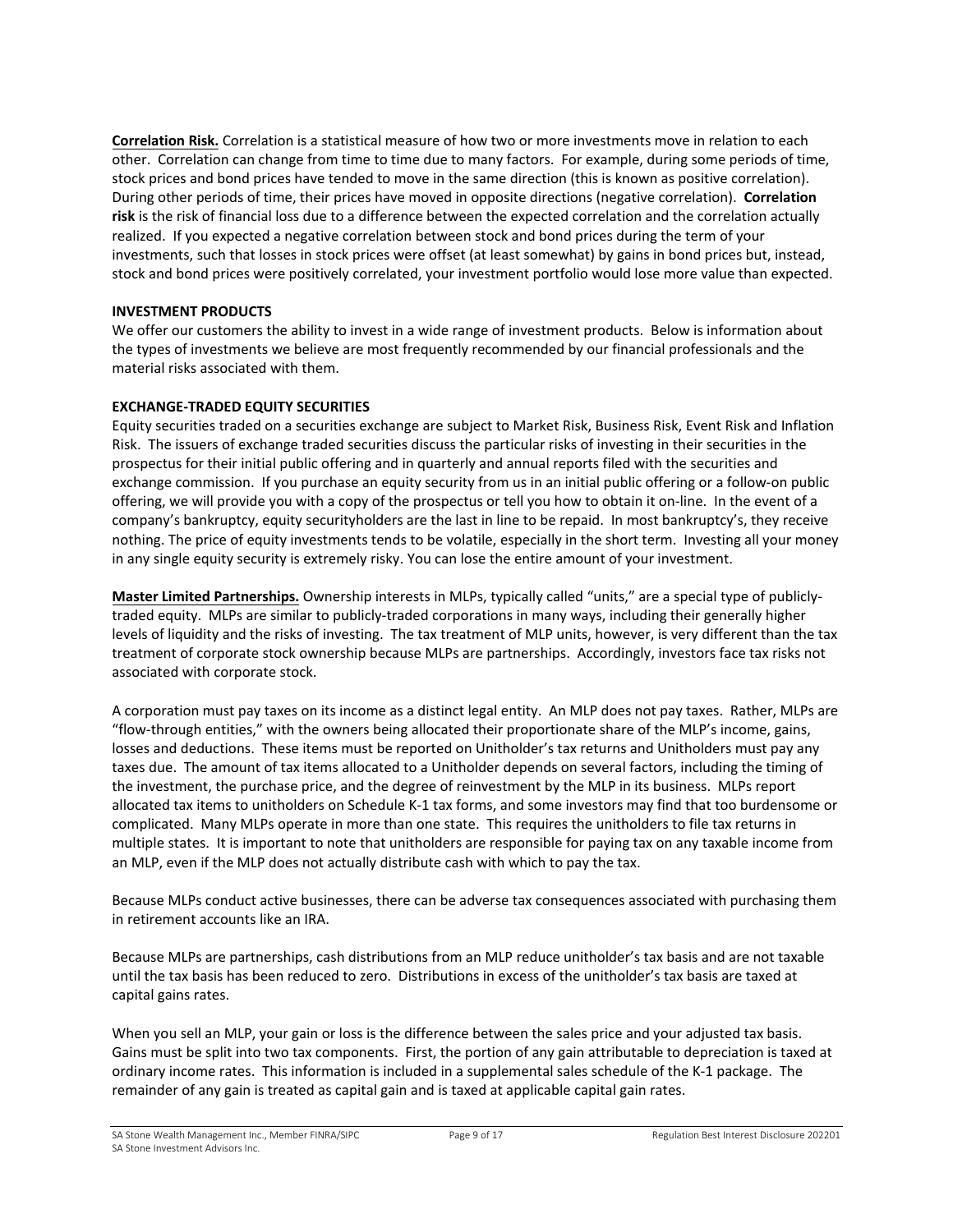**Publicly-Traded Real Estate Investment Trusts (REITs).** A REIT is a company that owns and typically operates income producing real estate or related assets. These may include office buildings, shopping malls, apartments, hotels, resorts, self-storage facilities, warehouses, or mortgages. REITs typically do not buy properties for the purpose of developing them and selling them. Rather, they buy and develop properties to operate them.

Shares of publicly-traded REITs are a type of equity security. Like MLPs, they are similar to publicly traded corporations in many ways, including their generally higher levels of liquidity and the risks of investing, but the tax treatment of REIT distributions is different than that of most corporate dividends. REITs are required to distribute 90% of their taxable income to shareholders and are not taxed on income distributed to shareholders. Since the income is not taxed at the REIT level, it is taxed to the REIT owners. The income tax liability faced by REIT owners can be very complicated. There are three main types of distributions REITs make, each with its own tax treatment: Operating Profit, Capital Gain and Return of Capital. All three types of distribution are frequently combined in a single payment. Most of the money distributed by REITs is Operating Profits. For the most part, these distributions do not meet the IRS requirements to be "qualified dividends," and are therefore taxed as ordinary income. When a REIT sells an investment property, it generates capital gains. Distributions of these capital gains are taxed to REIT owners as long-term or short-term capital gains, depending on the length of time the REIT owned the particular asset generating the gain. When a REIT makes distributions that exceed its current earnings, it is considered a return of capital. Return of capital distributions are not taxed but reduce your tax basis in the REIT shares. If you sell the shares for more than your tax basis, the gain will be taxed at capital gain rates. REIT shareholders receive a form 1099-DIV each year containing a breakdown of the REITs distributions.

**Options.** Options are contracts giving the purchaser the right, but not obligation, to buy or sell a security at a fixed price within a specific period of time. A "put" is an option giving the owner the right to sell the security. It is essentially a bet that the price of the security will fall below the price to be received when the put is exercised. A "call" is the right to purchase the security. It is essentially a bet that the price of the security will rise. One stock option contract represents the right to buy or sell 100 shares of the underlying stock. Options trading can be complicated and risky. The Options Clearing Corporation has published a document entitled "*Characteristics and Risks of Standardized Options*," also referred to at the ODD (Options Disclosure Document). We are required to deliver this document to you at or prior to the time we approve your account for options trading and thereafter will deliver any supplements to the ODD to you prior to the time you receive a confirmation of a transaction in the category of options to which the supplement pertains. The ODD contains important information relating to the mechanics of buying, writing and exercising options; the risks involved, the uses of and market for options; transaction costs and applicable margin requirements; tax consequences of options trading; identification of the options issuer and the instrument underlying the options class; and the availability of the prospectus and information in Part II of the registration statement. You should read and understand the ODD prior to engaging in options trading.

# **FIXED INCOME SECURITIES**

#### *General Characteristics*

Fixed income securities are generally debt-instruments that are structured to pay a consistent stream of income (in the form of interest) to the owner and, at some future point in time (called "maturity"), pay a specified amount, generally the original sum of money borrowed by the issuer, known as the principal amount. The principal amount of is also sometimes called the "par value" or "face value" of the bond. The principal amount of a fixed income security is different than its market price. Generally, when interest rates rise, market value falls and when interest rates fall, market value increases.

There are a several different types of fixed income securities available, and you may face substantially all the risks of investing discussed above when investing in fixed income securities. It is important that you understand the characteristics and risks of your particular investment. Common fixed income securities recommended by our financial professionals include:

**Corporate Bonds.** These are debt obligations of U.S. and foreign companies. Most of these bonds are unsecured promises to pay interest and repay the principal amount at a predetermined date in the future. Bondholders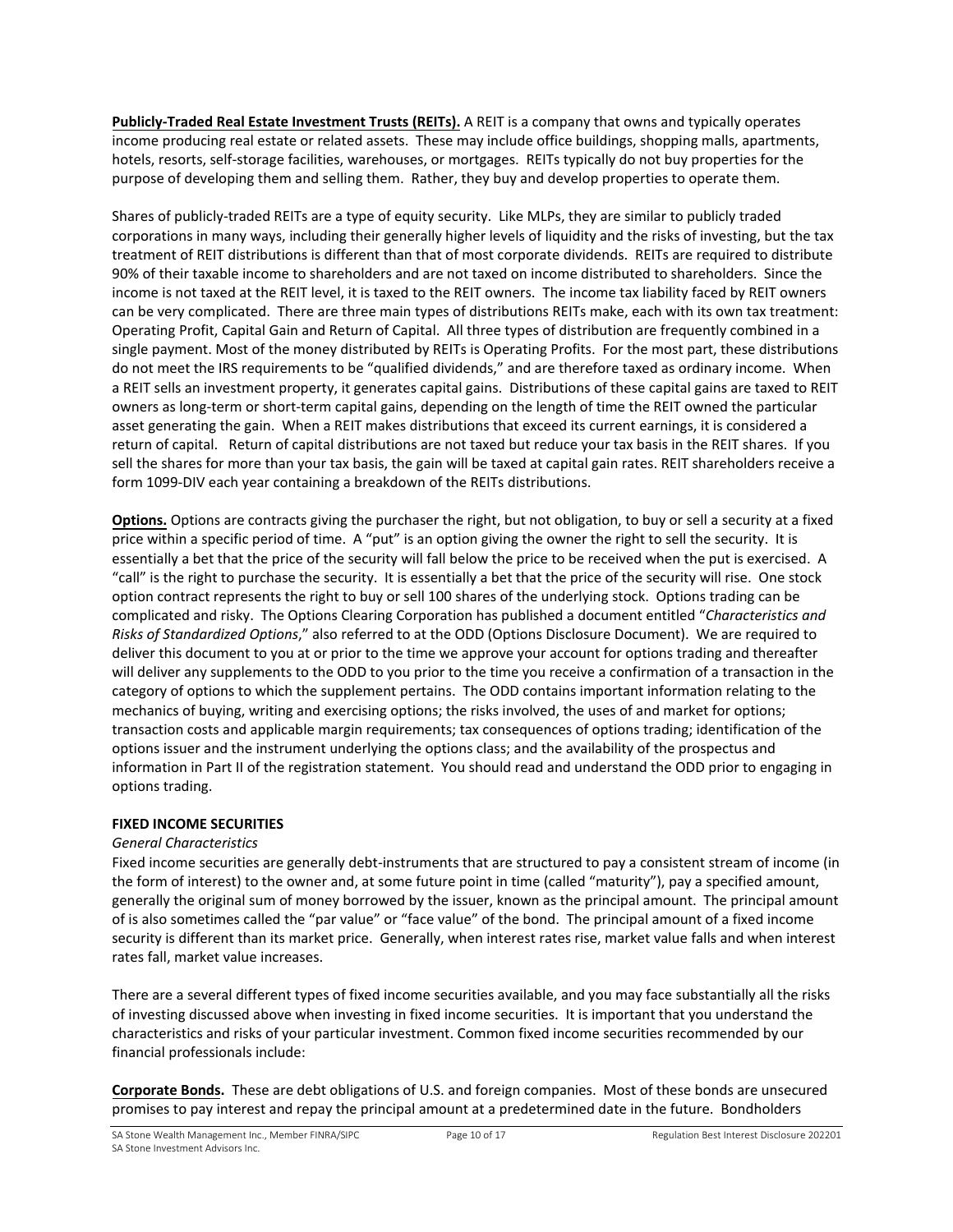typically receive payments of interest before any dividends are paid to stockholders. Potentially subject to all risks of investing discussed above, but particularly Interest Rate Risk, Reinvestment Risk, Credit and Default Risk, Duration Risk, Inflation Risk, and Liquidity Risk. Be sure to discuss any special features, such as call features and sinking funds, with your financial professional

**Agency Bonds/GSEs.** Agency bonds are issued by either agencies of the U.S. government or governmentsponsored enterprises, which are federally chartered corporations but publicly owned by stockholders. Federal agencies, such as the Government National Mortgage Association (Ginnie Mae), are part of the federal government. As such, they are backed by the "full faith and credit" of the U.S. government. Ginnie Mae, however, does not issue bonds directly; rather, it insures or guarantees mortgage backed securities originated by other lenders. Government sponsored entities include the Federal Home Loan Mortgage Corporation (Freddie Mac), the Federal National Mortgage Association (Fannie Mae), the Federal Home Loan Banks and the Federal Farm Credit Banks. Because GSEs are owned by stockholders and are not part of the Federal Government, these bonds are not backed by the full faith and credit of the U.S. government and are, therefore, subject to Credit and Default risk. Interest Rate Risk, Reinvestment Risk, Duration Risk, and Inflation Risk are also material risks.

**Private Label Mortgage-backed securities and Collateralized Mortgage Obligations.** Most mortgage-backed securities are issued by government agencies or GSEs. But the mortgage backed securities market also includes "private label" mortgage securities issued by subsidiaries of financial institutions. The mortgages underlying these securities is not guaranteed by the government agencies and GSEs, therefore the Credit and Default Risk of these securities is much greater. Collateralized mortgage obligations, or CMOs, are a type of mortgage-backed security. They are bonds that represent claims to specific cash flows from large pools of home mortgages. The streams of principal and interest payments from the mortgages are distributed to different classes of CMO interests, known as tranches, according to a complicated deal structure. Each tranche may have different principal balances, coupon rates, prepayment risks, and maturity dates. CMOs are often highly sensitive to changes in interest rates and any resulting change in the rate at which homeowners sell their properties, refinance, or otherwise prepay their loans. Investors may be exposed to significant Interest Rate Risk, Credit and Default Risk, Reinvestment Risk, Duration Risk, Inflation Risk, Market Risk and Liquidity Risk.

**Municipal Bonds.** Municipal bonds, or "munis", are debt securities issued by states, the political subdivisions (such as cities, towns, etc.) their agencies and instrumentalities (like housing, airport, economic development authorities, etc.) and U.S. territories (like the U.S. Virgin Islands, Guam and Puerto Rico). Like corporate bonds, investments in municipal bonds are generally subject to Interest Rate Risk, Reinvestment Risk, Credit and Default Risk, Duration Risk, Inflation Risk, and Liquidity Risk.

The two most common types of municipal bonds are (1) general obligation bonds, which are backed by the "full faith and credit" of the municipal issuer and (2) revenue bonds, which are backed only by the revenue stream from a particular source, such as highway tolls or lease fees. Some revenue bonds may be non-recourse, meaning the issuer is not required to repay bondholders if the revenue stream dries up. Some revenue bonds are known as "conduit" bonds. They are issued by a municipal issuer on behalf of a private entity, such as a college or hospital. The "conduit" borrower agrees to pay the municipal issuer, who pays the interest and principal on the bonds to bondholders. If the conduit borrower fails to pay, the municipal issuer is not required to pay. As you can see, revenue bonds are typically subject to higher Credit and Default Risk than general obligation bonds. Interest on municipal bonds is often (not always) exempt from federal income tax. Interest may also be exempt from state and local taxes if you reside in the state or territory where bond is issued. You should review the official statements and continuing disclosures associated with a municipal bond prior to investing. These documents and information regarding the prices at which the bond has traded are available from the Municipal Securities Rulemaking Board a[t www.emma.msrb.org.](http://www.emma.msrb.org/) Because some municipal bonds to not trade actively, recent pricing may not be available.

**U.S. Treasury Securities.** These securities are issued and guaranteed by the U.S. government. Although they have very low Credit and Default Risk, they are affected by other types of risk, mainly Interest Rate Risk and Inflation Risk.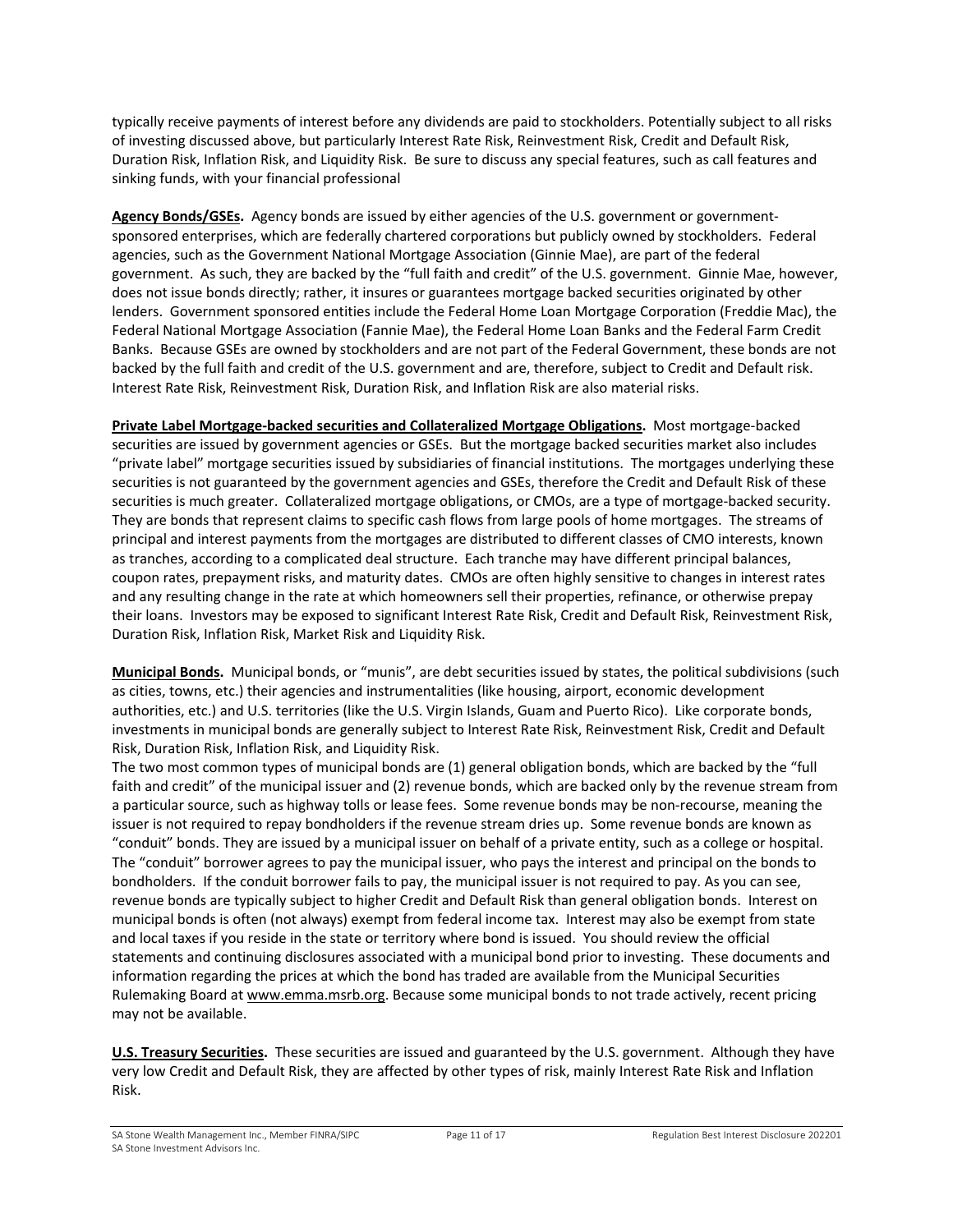#### **Sponsored Investment Products**

Unlike investment securities of a particular operating company, governmental or quasi-governmental issuer which are issued to fund operations or projects, some securities are created for the purpose of facilitating investments. Often a single sponsor will facilitate and arrange for the issuance of several related or similar investments. The common sponsored investment products recommended by our financial professionals are discussed below.

We and our financial professionals receive compensation from investment sponsors that is not in connection with any particular customer or investment. This compensation includes items such as gifts valued at less than \$100 annually, occasional dinners and tickets to sporting or entertainment events. Investment sponsors also pay or reimbursement us and our financial professionals for expenses in connection with educational meetings, training and sales events, customer workshops or events, marketing and advertising initiatives, and conferences. Investment sponsors may pay or reimburse us and our financial professionals for expenses associated with software or subscriptions for services utilized in the conduct of our business. The receipt of funding for these types of events or services from sponsors of investment products is an incentive for us to recommend to you their investment products.

**Mutual Funds.** A mutual fund is an investment company that continuously pools money from many investors and invests the money in stocks, bonds, money market instrument, other securities, or even cash. Mutual funds are attractive because they offer professional money managers to select the securities in the portfolio and monitor performance, offer diversification by investing in a range of companies and industries, typically have relatively low minimum required investments, and provided an opportunity for liquidity at the current net asset value (less any redemption fees) on a daily basis through redeeming shares issued to the investor. Investors can purchase shares in a mutual fund from the fund itself or through a broker-dealer. Mutual fund shares are not traded on a secondary market. The price investors pay for mutual fund shares is the fund's current net asset value per share, plus any fees the fund may charge at purchase, such as sales charges or loads. Mutual fund shares are redeemable. That means that when a mutual fund investor wants to sell his/her fund shares, they sell them back to the fund or a broker acting for the fund. Investors sell their shares at the fund's current net asset value per share, minus any fees the fund charges at redemption, such as deferred sales loads or redemption fees.

Mutual funds must pay service providers, such as investment manager, accountants, transfer agents, brokers, and custodian. These internal costs reduce the return on an investment. Mutual funds frequently offer multiple share classes, each with a different internal cost structure. Our affiliated clearing firm maintains an omnibus relationship with another broker-dealer for the purpose of investing in mutual funds. This arrangement reduces the costs associated maintaining direct relationships with the fund companies and increases the level of compensation we would otherwise receive directly from the fund company. Accordingly, we have an incentive to recommend only those mutual funds and share classes available through the omnibus relationship. There are costs associated with adding additional mutual funds or share classes to the relationship, and we or our affiliated clearing firm would consider paying those costs only if we believed a enough customers would invest such that we could quickly recover our costs. As of June 1, 2020, there were more than 16,000 mutual fund investments available through this relationship.

There are many different varieties of mutual funds. Each fund may have different investment objectives, strategies and investment portfolios, risks, and expense structures. Many mutual funds offer direct investment plans whereby you can purchase fund shares directly without paying a sales load or commission. You can research a mutual funds by reading its prospectus and other documents filed with the SEC carefully to learn about its investment strategy and potential risks. These documents are available on the SEC's EDGAR database at [www.sec.gov/edgar](http://www.sec.gov/edgar) and can be downloaded for free. The SEC also publishes an informative guide for investors in mutual funds and ETFs available at [www.sec.gov/investor/pubs/sec-guide-to-mutual-funds.pdf](http://www.sec.gov/investor/pubs/sec-guide-to-mutual-funds.pdf)

Mutual funds typically offer different classes of shares. The difference among the share classes is the amount and timing of compensation we receive for selling the investment. We have an incentive to recommend to you the share class that will maximize the compensation we expect to receive during the period in which you are expected to hold the investment.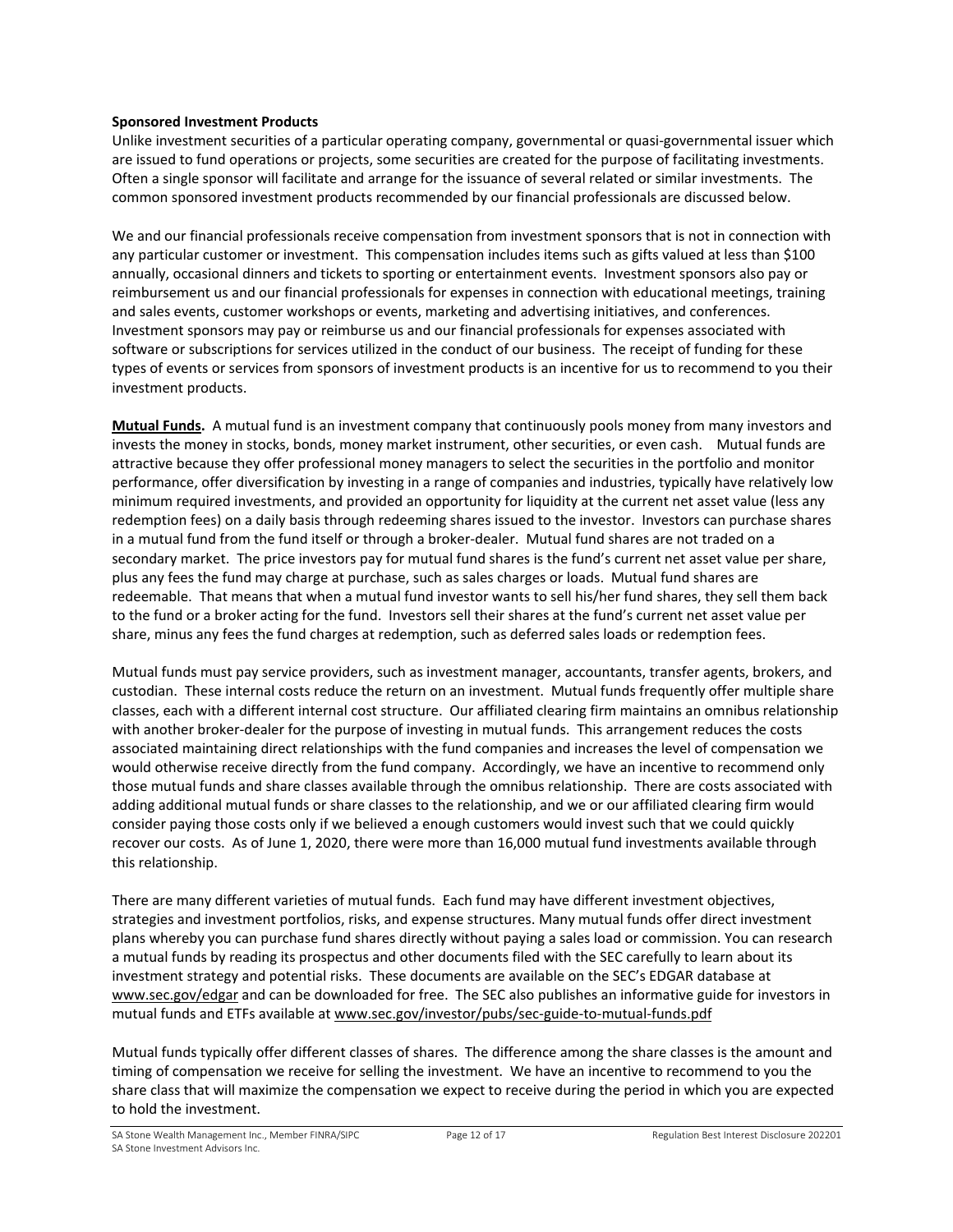Many mutual fund families reduce sales charges as the dollar level of your investment increases. The levels at which the sales charges are reduced are known as "break points." Often, these fund families will offer you the reduced sales charge from your first dollar of investment if you sign a letter of intent to invest a specified dollar amount within a specified period of time (typically 13 months). Many fund families also offer rights of accumulation whereby breakpoints are based on total investments in the fund family over time, not just at initial purchase, as an incentive for additional purchases. Because breakpoints result in lower sales charges, we and our financial professionals have an incentive to recommend to you mutual funds that do not offer breakpoints or to recommend that you invest in such a way that you do not receive the benefits of breakpoints.

Many mutual funds continue to pay commissions (typically at a rate ranging from 0.25% to 0.75% of the value of the investment per year), after the shares are purchased. These continuing commissions are often called "trailing commissions" ("trails" for short) or "12b-1 fees" after the regulation that permits their payment. They can only be paid by a fund if it has adopted a plan (a "12b-1 Plan") authorizing their payment. Not all funds pay 12b-1 fees, and the rate of 12b-1 fee can vary among funds and share classes. We have an incentive to recommend to you only mutual funds that pay 12b-1 fees and to recommend those that pay the highest 12b-1 fees.

In addition to 12b-1 fees, many mutual funds also pay "shareholder servicing fees." These are fees paid to us to respond to investor inquiries and provide investors with information about their investments. Shareholder servicing fees may be authorized by a fund's 12b-1 Plan, but do not have to be. Where they are authorized by a 12b-1 Plan, they are included in the 12b-1 fee category in the itemization of the fund's expenses in its prospectus. If they are not part of a 12b-1 Plan, they will be included in "Other expenses" category. FINRA caps shareholder services fees at 0.25%, regardless of whether these fees are authorized as part of a 12b-1 Plan. As with 12b-1 fees, not all funds pay shareholder servicing fees, and the rate of shareholder servicing fees may vary among funds and share classes. We have an incentive to recommend only mutual funds that pay shareholder servicing fees and to recommend those that pay the highest shareholder servicing fees.

Because we continue to receive 12b-1 and shareholder servicing fees after you make an investment, we have an incentive to recommend that you not liquidate your investment and find alternative funding sources should you need to raise funds.

From time to time, we or your financial representative may seek contributors or sponsors to or for events such as client appreciation dinners or sales conferences. Additionally, we or your financial representative may seek to defray costs associated with software or subscriptions to services utilized in the conduct of our business. The receipt of funding for these types of events or services from sponsors of investment products is an incentive for us to recommend to you their investment products.

**529 Plans.** A 529 Plan, also known as a "qualified tuition plan," is a tax-advantaged savings plan for future education costs. There are two types of 529 Plans: prepaid tuition plans and education savings plans.

A prepaid tuition plan lets you purchase units or credits at participating colleges and universities (usually public and in your state) for future tuition and mandatory fees at current prices. Prepaid tuition plans usually cannot be used to pay for future room and board and cannot be used to prepay for tuition for elementary or secondary schools. Prepaid tuition plans are not guaranteed by the federal government. Some state governments guarantee the prepaid tuition plans they sponsor; some do not. If you prepaid tuition payments are not guaranteed, you may lose some or all of your investment in the plan. In addition, if the beneficiary does not attend a participating college or university, the prepaid tuition plan may pay less than if the beneficiary attended a participating college or university. It may pay only a small return on the original investment.

Education savings plans allow you to save for qualified higher educational expenses, such as tuition *and* room and board. These savings generally may be used at any college or university. They may also be used to pay up to \$10,000 per year per beneficiary for tuition at any public, private or religious elementary or secondary school. Education savings plans typically offer a selection of investment options consisting of mutual funds, ETFs, and principal-protected bank product. Education savings plans are sponsored by state governments, but only a few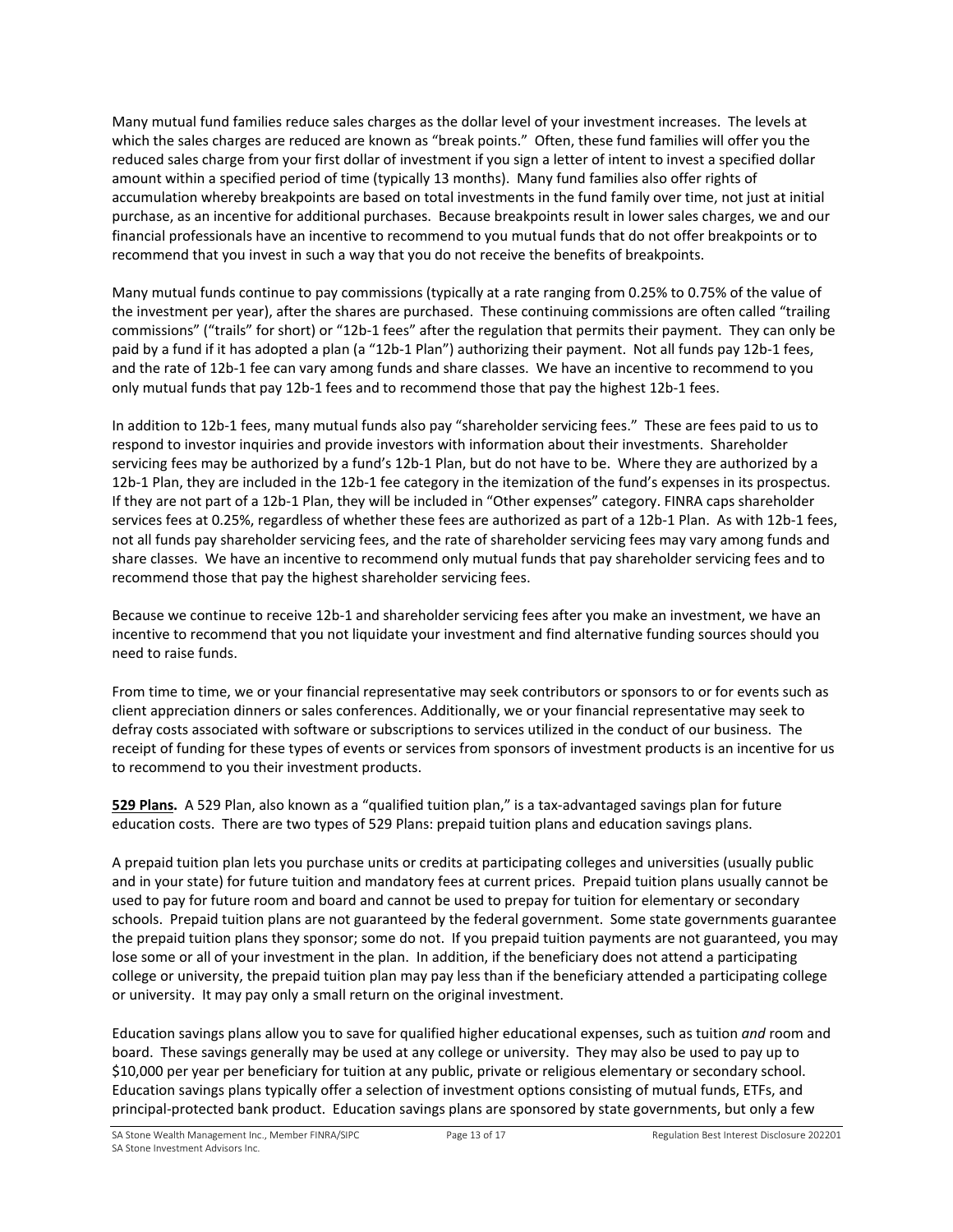have residency requirements for the saver or beneficiary. State governments do not guarantee investments in education savings plans. We receive up front and trailing commissions if you invest in an education savings plan through us.

You can find out more information about a particular 529 Plan by reading its Offering Circular. The National Association of State Treasurers maintains a website where you can research and compare different 529 Plans and find links to their offering circulars at [www.collegesavings.org.](http://www.collegesavings.org/) Additional information about mutual funds and ETFs that are investment options is available in their prospectus and other documents filed with the SEC. These documents are available on the SEC's EDGAR database a[t www.sec.gov/edgar](http://www.sec.gov/edgar) and can be downloaded for free.

**Exchange Traded Funds (ETFs).** Like Mutual Funds, ETFs are investment companies that pool investor money to make investments in other securities. Additionally, like mutual funds, ETFs are professionally managed by SEC registered investment advisors. Some are passively managed and seek to achieve the same return as a particular market index. Others are actively managed and buy and sell investments consistent with their stated investment objectives. Unlike mutual funds, ETFs are traded on stock exchanges at prevailing market prices that may deviate from the net asset value of the shares. The risks associated with investing in an ETF vary by fund. You can research an ETF by reading its prospectus and other documents filed with the SEC carefully to learn about its investment strategy and potential risks. These documents are available on the SEC's EDGAR database a[t www.sec.gov/edgar](http://www.sec.gov/edgar) and can be downloaded for free.

**Closed-End Funds.** Closed-end funds are similar to a mutual funds and ETFs in that they pool money from investors who purchase shares and invest in a portfolio of securities. However, unlike mutual funds and ETFs, a closed-end fund only sells a fixed number of shares (in an initial public offering), which are then traded on a secondary market. Our ability to offer clients access to initial public offerings of closed-end funds is limited by our ability to enter into agreements for distribution of those funds with their underwriters. Like ETFs, closed-end funds trade on a secondary market and do not offer daily redemptions at net assets value to their shareholders. Accordingly, the price of closed-end fund shares may fluctuate throughout the trading day and deviate from the net asset value of the shares. Closed-end funds are allowed to hold a greater percentage of illiquid securities in their investment portfolios than mutual funds are. There are many varieties of closed-end funds, but they typically focus on investments in a particular geography, industry or market sector. Each fund may have different investment objectives, strategies and investment portfolios, and the risks of investment vary by fund. You can research a closed-end fund by reading its prospectus and other documents filed with the SEC carefully to learn about its investment strategy and potential risks. These documents are available on the SEC's EDGAR database at [www.sec.gov/edgar](http://www.sec.gov/edgar) and can be downloaded for free.

**Unit Investment Trusts (UITs).** A UIT is an investment company that makes a one-time public offering of a fixed number of securities, called units, and invests in a portfolio of securities. UIT portfolios typically consists of less than 25 securities, and the typically does not change for the life of the UIT. UITs do not have a board of directors, corporate officers, or investment advisors to render advice during their life. A UIT will terminate and dissolve on a date that is specified at the time the UIT is created. When the UIT terminates, any remaining securities in its portfolio are sold and the proceeds are paid to investors. Units are typically redeemable, meaning the UIT will buy back the investor's units at their approximate net asset value. However, many UIT sponsors maintain a secondary market where investors can buy and sell at the market price. Each UIT may have different investment objective, strategies and investment portfolios, and the risks of investment vary by UIT. Our ability to offer clients access to public offerings of UITs is limited by our ability to enter into agreements for distribution of those funds with their underwriters, and a greater variety of UITs may be available at other firms. You can research a UIT by reading its prospectus and other documents filed with the SEC carefully to learn about its investment strategy and potential risks. These documents are available on the SEC's EDGAR database a[t www.sec.gov/edgar](http://www.sec.gov/edgar) and can be downloaded for free.

**Structured Notes and CDS.** Also known as a market-linked note, a structured note is a debt obligation the return on which depends on the performance of something else, like a single stock, basket of stocks, stock index, commodity, currency or interest rate. Thus, your return is said to be "linked" to the performance of the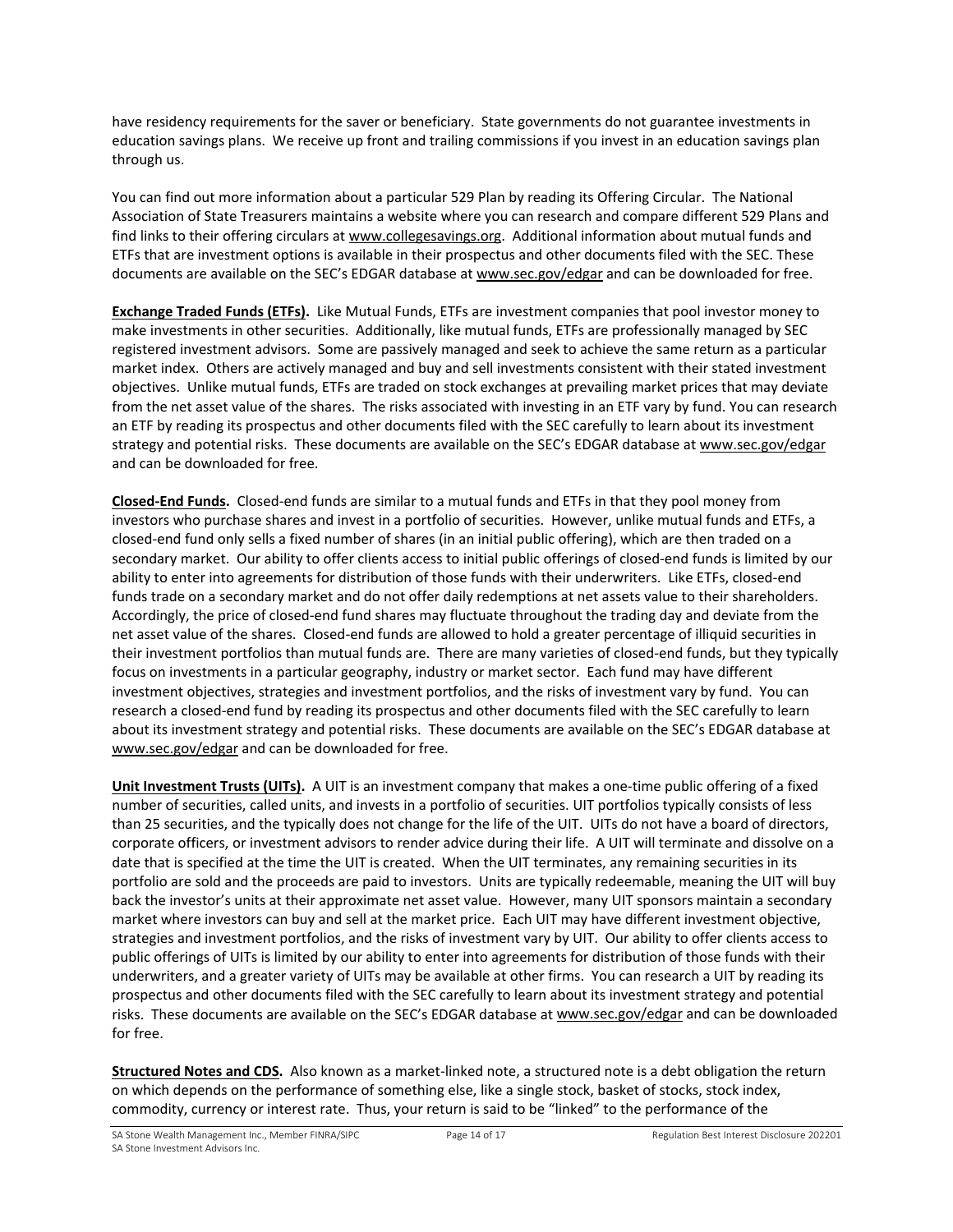referenced asset or index. They are most often issued by large financial institutions and are offered to investors by broker-dealers. As the name implies, these instruments are individually crafted, or structured, and their terms can vary widely. Each structured note has a finite maturity date and is subject to the credit of the issuer (Credit and Default Risk). Some may be subject to being called prior to maturity, creating Call Risk and Reinvestment Risk. They rarely trade on a secondary market after issuance, so you are subject to Liquidity Risk. Not all structured notes promise to repay 100% of your principal investment, so you may lose money even if the issuer does not default on its repayment obligations. Structured CDs (certificates of deposit) are similar to structured notes but provide FDIC insurance of the principal amount up to applicable limits. Our ability to offer clients access to new structured notes and CDs is limited by our ability to enter into agreements for distribution of those investments with their issuers and/or underwriters. A greater variety of UITs may be available at other firms.

Because of the wide variety of structured notes, it is important that you take time to fully-investigate and understand a potential investment. You should have a good understanding of: the fees and costs associated with the investment, the referenced assets/index, the notes payoff structure – including any limitations on participation in the performance of the referenced assets/index and whether the issuer is obligated to return the entire amount of your principal, the credit quality of the issuer, the time to maturity, whether the investment is subject to a call feature (being retired prior to maturity), and that the price you pay at issuance will likely be higher than the fair of the structured note on the date of issuance. This Information is contained in the offering prospectus for each structured note. Your financial professional can provide you with a copy of the prospectus, and it is available on the SEC's EDGAR database at [www.sec.gov/edgar](http://www.sec.gov/edgar) and can be downloaded for free.

**Variable Annuities.** A variable annuity is a contract with an insurance company pursuant to which you make one or more payments to the insurance company (during what is called the "accumulation phase") in return for periodic payments to you (a payout phase, or annuitization) beginning either immediately or at some future date. You may select how your payments to the insurance company are invested from a menu of options, typically mutual funds. The amount of money going into investments will be less than the amount you paid because fees are taken out of your purchase payments. The value of your account in the variable annuity will vary depending on the amount of money you contribute, the amount of fees and expenses, and the performance of the investments selected. There are several fees associated with variable annuity investments. There are (i) base contract fees, often around 1.25% per year, to compensate the insurance company for its insurance risk. (ii) administration fees for record keeping and other administrative expenses, and (iii) fees associated with the underlying investments you select.

Variable annuities often come with optional insurance features, such as death benefits to beneficiaries in the event you die during the accumulation phase, guaranteed lifetime withdrawals, guaranteed minimum income, and guaranteed minimum accumulation. These optional features come at a price, increasing the costs and expenses associated with your investment and reducing the value of your account and return on investment.

Investments in variable annuities are long term investments. There are substantial penalties for withdrawing funds within a certain period after a purchase payment (often 7 years), though this charge generally declines over the period of time. Due to their tax deferred nature, withdrawals prior to age 59 ½ also include a 10% excise tax, or early withdrawal penalty.

Our ability to offer Variable Annuities is limited by our ability to enter into selling and/or distribution agreements with their distributors. Other firms may offer a wider selection of variable annuities than available through us.

When it comes to making a variable annuity investment, there is a wide variety of features, options and underlying investments from which to choose, and it is important that you take time to fully-investigate and understand a potential investment. The material information you need to understand prior to making a variable annuity investment is contained in its offering prospectus. Your financial professional can provide with a copy. It is also available on the website of the issuing insurance company, and on the SEC's EDGAR database at [www.sec.gov/edgar](http://www.sec.gov/edgar) and can be downloaded for free.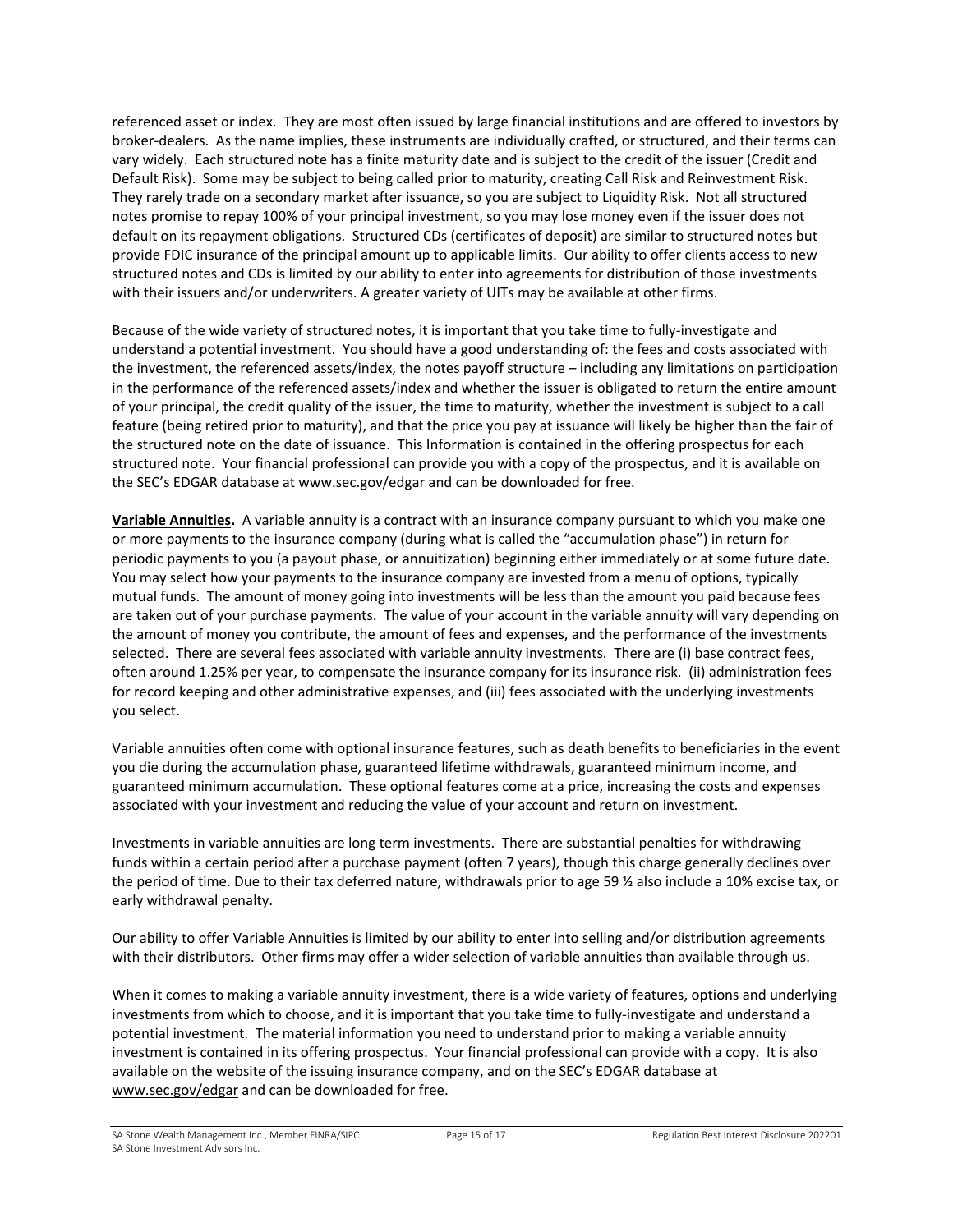**Non-Traded REITs.** Non-traded REITs are real estate investment trusts that registered their shares with the SEC for public distribution but whose shares are not publicly traded on a secondary market. Shares of Non-Traded REITs are therefore illiquid. This illiquidity may result in management teams of Non-Traded REITs not being as disciplined as those of publicly-traded REITS due to lower levels of scrutiny from investors and industry analysts. Some Non-Traded REITs offer a repurchase program whereby the issuer will repurchase shares from investors after an initial holding period has been met. Shares are typically repurchased at prices that are lower than their initial cost. Further, issuers frequently reserve the right to restrict how many shares can be repurchased or to terminate the repurchase program.

You will pay a sales charge when you invest in a non-traded REIT, which we typically receive in the form of a dealer concession. Similarly to mutual funds, many non-traded REITs pay a trailing commission. Accordingly, we and our financial professionals have an incentive to recommend that you purchase non-traded REITs, and we also have an incentive to recommend that you do not sell or redeem your non-traded REIT investment when you seek to raise funds.

Although there are many similarities among various non-traded REITs, the types of real estate in which they focus their investments, the internal costs of management and operation, the availability and terms of redemption programs, and the compensation structure for selling investments can vary significantly. The material information you need to understand prior to making an investment in a non-traded REIT is contained in its offering prospectus. The prospectus is typically available on the sponsor's website. Your financial professional can provide with a copy, and it is also available through the SEC's EDGAR database a[t www.sec.gov/edgar](http://www.sec.gov/edgar) and can be downloaded for free.

**Direct Participation Programs and Other Private Placements**. From time to time we offer investments in companies that do not make public offerings of their securities and for which there is no secondary trading market. Typically, these offerings are limited to private collective investment vehicles that are exempt from registering with the SEC as investment companies; however, we may offer securities of companies that are engaged in the conduct of a business other than investing. These investments are highly illiquid, difficult to value, and are subject to the risks of the underlying investments or business. We may use independent pricing sources to determine the value of your investment for display on your account statement. If independent sources are unavailable, we may accept declarations of value from the issuer or its agent at face value without further investigation. We do not conduct valuations of such investments ourselves. If we are unable to obtain a price from another source, we may reflect the investment on your account statement at your purchase price or as unknown.

These investments are frequently structured as pass-through investments for income tax purposes. That is, they are not subject to tax at the entity level, and all items of income, expense, gain and loss are passed through to the investor. Investors will receive a Schedule K-1 reporting the tax items passed through to them. Many investors will find this requires extensions of and complicates income tax filings. Investments through tax qualified accounts are particularly subject to the risks of illiquidity and pass-through tax treatment.

We typically receive an upfront sales charge in the form of a commission or dealer concession for sales of these investments and therefore have an incentive to recommend purchase of these investments.

These investments are typically described in a Private Placement Memorandum. Private Placement Memorandums are not required to contain all of the information that would be required in a registration statement filed with the SEC. In fact, where these offerings are limited to certain investors who are wealthy or deemed to be sophisticated, SEC rules do not mandate that any specific information or disclosures be provided. Accordingly, investors are responsible for conducting their own research and assessment of the potential investment. SEC rules do require that information provided must not be materially misleading. You should carefully read and understand any Private Placement Memorandum or other documents provided the issuer of a prospective investment.